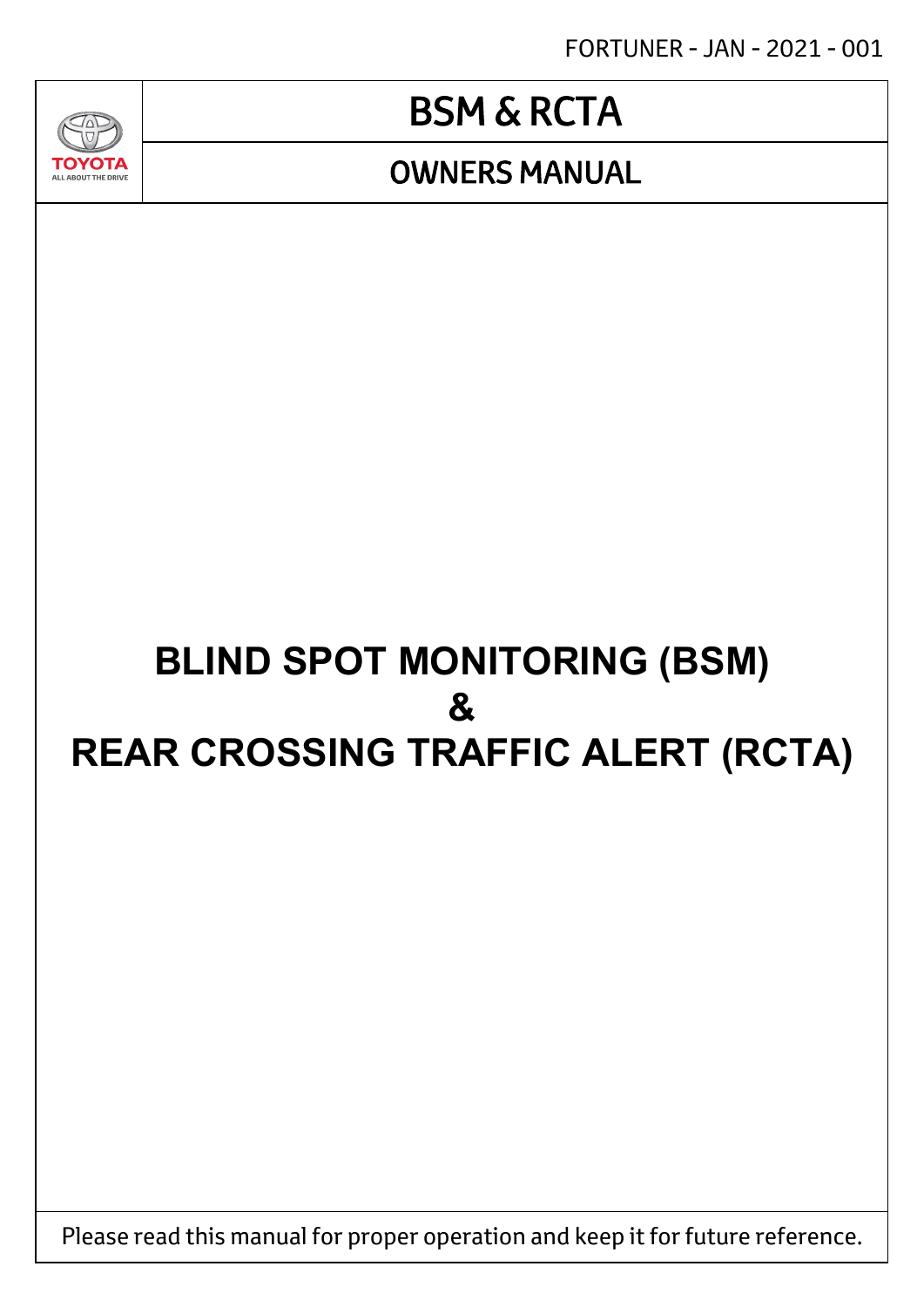### FORTUNER - JAN - 2021 - 001



# TABLE OF CONTENTS

### BSM & RCTA

| <b>Section</b> | <b>Title</b>                                       | Page           |
|----------------|----------------------------------------------------|----------------|
| 1.0            | <b>Statements &amp; Declarations</b>               |                |
| 1.1            | Warning                                            | 1              |
| 2.0            | Intoduction to BSM and RCTA                        |                |
| 2              | Introduction to BSM and RCTA                       | $\overline{2}$ |
| 3.0            | <b>BSM Features</b>                                |                |
| 3              | <b>BSM Features</b>                                | 3              |
| 4.0            | <b>Precautionary for BSM</b>                       |                |
| 4.1            | Conditions where BSM may not detect                | 4              |
| 4.2            | Conditions where BSM may not inaccurate            | 4              |
| 5.0            | <b>Rear Crossing Traffic Alert (RCTA) Features</b> |                |
| 5.0            | <b>Rear Crossing Traffic Alert (RCTA) Features</b> | 5              |
| 6.0            | <b>Precautionary for RCTA</b>                      |                |
| 6.1            | Conditions where RCTA may not detect               | 6              |
| 6.2            | Simple Troubleshooting                             | 7              |

Please read this manual for proper operation and keep it for future reference.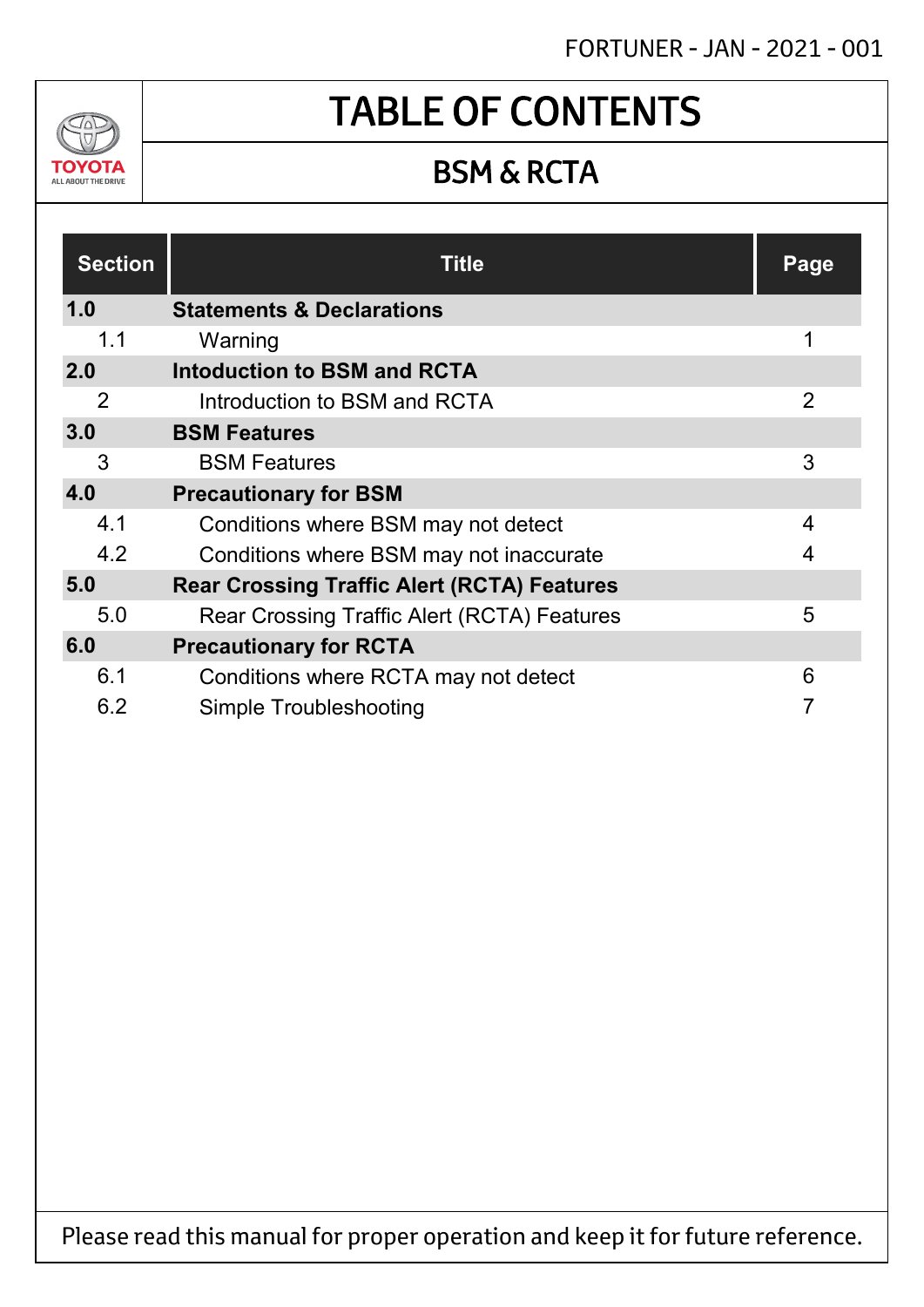# SECTION 1.0

### Statements & Declarations

#### **Safety Instructions 1.1**

#### **Warning**

 $\mathbin{\%}$  Failure to read and follow these warnings and instructions may result in a serious accident, including damaged property, serious injuries or fatality.

- $\mathbin{\mathbb N}$  The Blind Spot Monitor (BSM) and Rear Cross Traffic Alert (RCTA)  $^2$ system is not a replacement for proper driving procedure and is not designed to prevent collision with vehicles or object.
- $\mathbin{\vartriangle}$  Do not solely rely on BSM and RCTA system. The BSM and RCTA system may not be able to detect fast moving vehicles or objects and may cause delayed warnings or none at all.

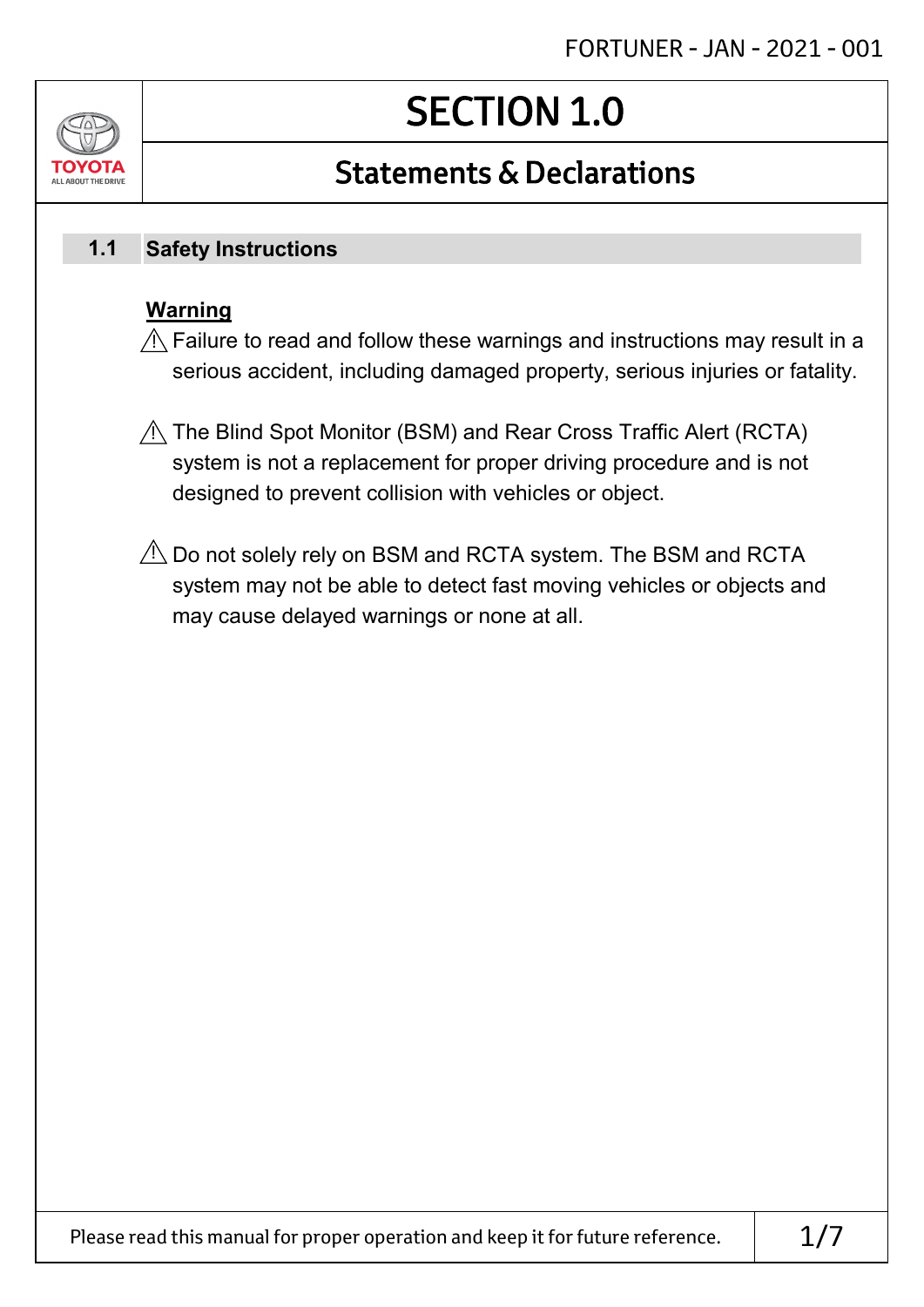# SECTION 2.0

# Introduction to BSM and RCTA

#### **Introduction to BSM and RCTA 2.0**

ALL ABOUT THE DRIV

- a. The Blind Spot Monitor (BSM) is a driver aid that assists the driver to make safer decisions when changing lanes.
- b. The Rear Cross Traffic Alert (RCTA) is a driver aid that assists the driver to make safer decisions when reversing the vehicle.
- c. The BSM and RCTA uses the same radar sensors installed in the rear bumper to detect other vehicles approaching user's vehicle at adjacent  $\Box$  lanes
	- d. There are LED indicator icons located at the left hand and right hand side mirrors of the vehicle (see following picture).
	- e. The LED indicator icons functions to notify driver of an incoming vehicle or object within the range of detection.
	- f. When vehicle engine is started, the LED indicator icons on side mirrors will light up for 2 seconds and a beep alert sound.



**NOTE: Image is for illustration purpose only. Actual product may vary based on respective model.**

#### WARNING

!

- **>** Please ensure vehicle rear bumper is always kept clean in order for the sensors to work best.
- **>** LED indicator icons may be difficult to be seen under bright sunlight. Pay full attention on road while driving.

Please read this manual for proper operation and keep it for future reference.  $\vert$  2/7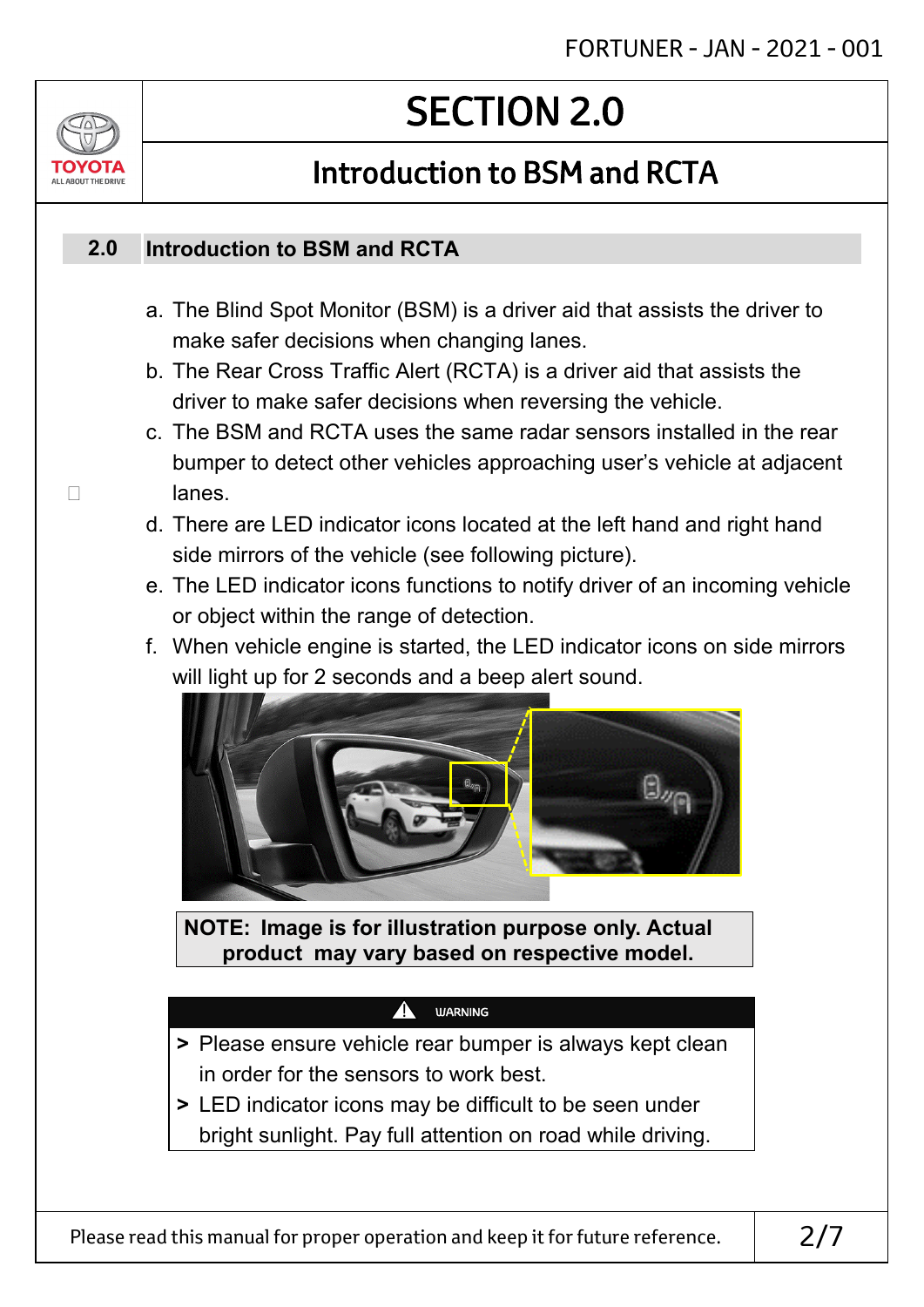# SECTION 3.0

### BSM Features

#### **BSM Features 3.0**

ALL ABOUT THE DRIVE

- a. BSM primary function is Lane Change Assist (LCA); activated when driver is driving more than the speed of 16km/h.
- b. Icon on side mirrors will lit up when the radar detects any vehicle approaching on the respective adjacent lane (see picture).
- c. When the driver turns ON left/right signal to indicate lane change, the LED indicator icon will light up and blink rapidly if there is an approaching vehicle is detected within the range of radar.



### **WARNING**

- > This LCA provides no support for the areas adjacent to the user's vehicle. This system may not provide adequate warning for very fast moving vehicles approaching from the rear.
- > The driver is solely responsible for safe driving. Always drive safely; stay aware and constantly observe surroundings.
- > According to conditions, the system may not function correctly therefore the driver's own visual confirmation of safety is necessary.
- > LED indicator icons may be difficult to be seen under bright sunlight.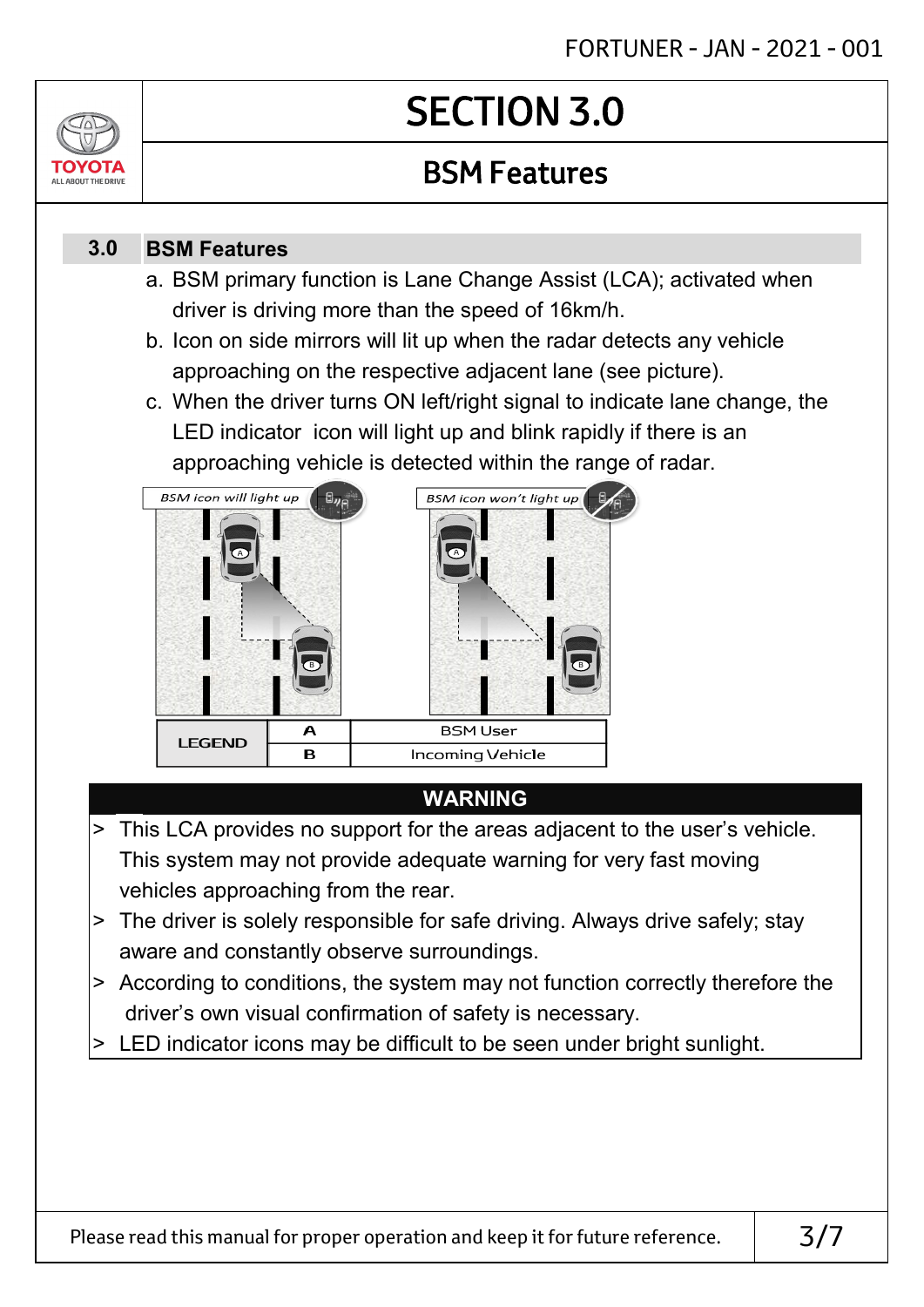# SECTION 4.0

### Precautionary for BSM

#### **Conditions where BSM may not detect 4.1**

ALL ABOUT THE DRIVE

- Pedestrians, bicycles, small motorcycles or animals.
- $\triangleright$  Vehicle travelling in the opposite direction.
- Vehicle travelling two lanes away from user's vehicle.
- Vehicle which user's vehicle had overtaken.
- When mud, stickers, etc. is covering the sensor or attached to the rear bumper.
- When vehicle lanes are wide, and the vehicle in the next lane is too far away from your vehicle.

#### **4.2 Conditions where BSM may be inaccurate**

- When under severe weather conditioning. Example: rain, fog, haze etc.
- When vehicle lanes are narrow and a vehicle driving 2 lanes away from your vehicle enters the detection area.
- When driving up and down consecutive steep inclines, such as hills, dips in the roads, etc.
- When driving on roads with sharp bends, consecutive curves or uneven surfaces.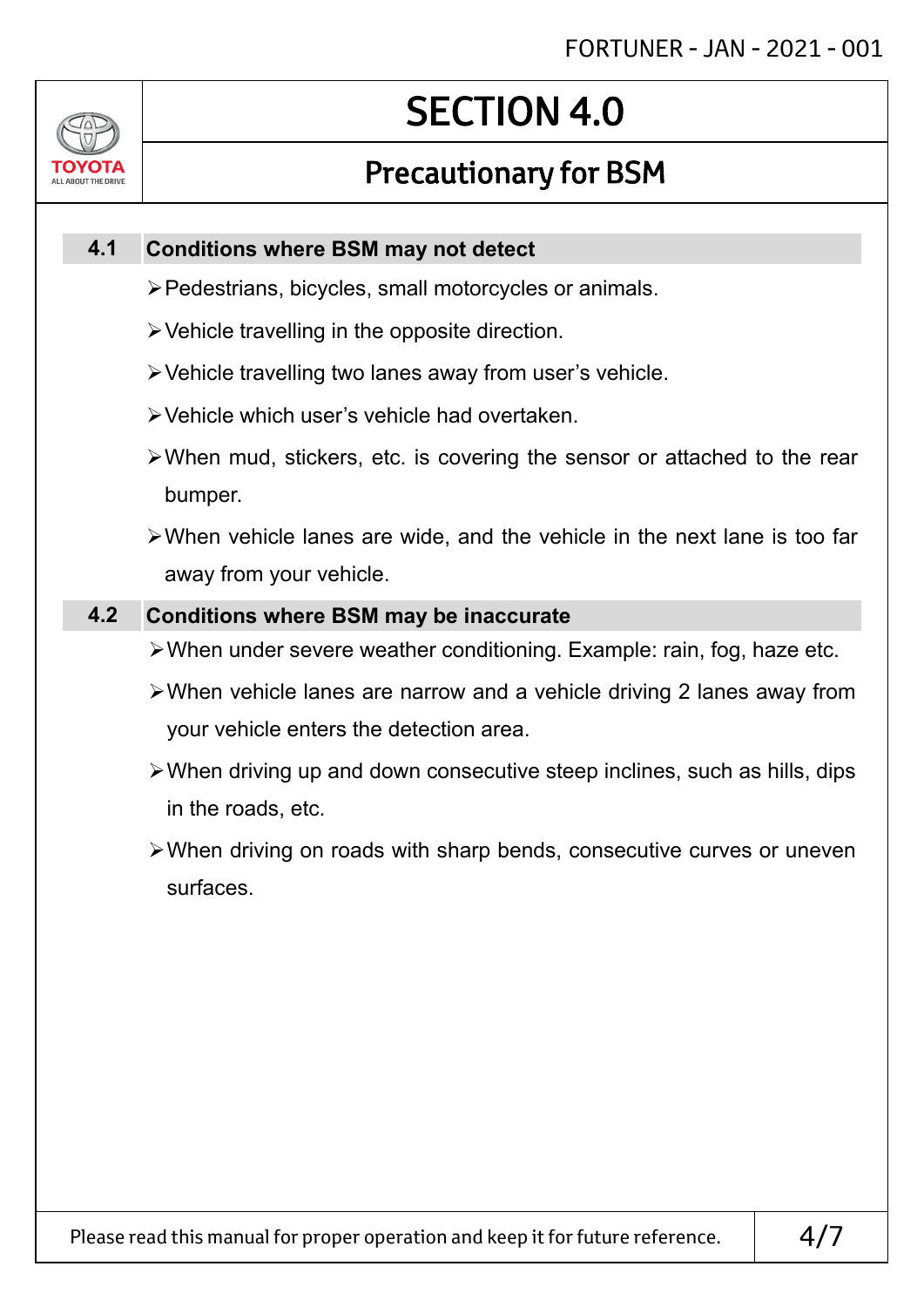# ALL ABOUT THE DRIVE

# SECTION 5.0

## Rear Cross Traffic Alert (RCTA) Features

#### **Rear Cross Traffic Alert (RCTA) Features 5.0**

- I. Rear Cross Traffic Alert (RCTA) function is activated upon engaging the Reverse gear within range of 0 to 5km/h.
- II.Detection speed of a moving object has to be in the range of 5 to 12 km/h to be detected by radar.
- III.LED indicator icon located on side mirror will blink rapidly along with sound alerts when the radar detects any objects crossing behind the driver's vehicle *(see image).*



### WARNING

- > The RCTA function is only supplementary function which alerts the driver that a vehicle is approaching from the right or left at the rear of the vehicle. As the RCTA function may not function correctly under certain conditions, the driver's own visual confirmation of safety is necessary. Over reliance on this function may lead to an accident resulting serious injuries or fatality.
- > LED indicator icons may be difficult to be seen under bright sunlight. Pay attention on surroundings when reversing.
- > RCTA sound alerts may be difficult to hear over loud noises such as high audio volume.

Please read this manual for proper operation and keep it for future reference.  $\vert$  5/7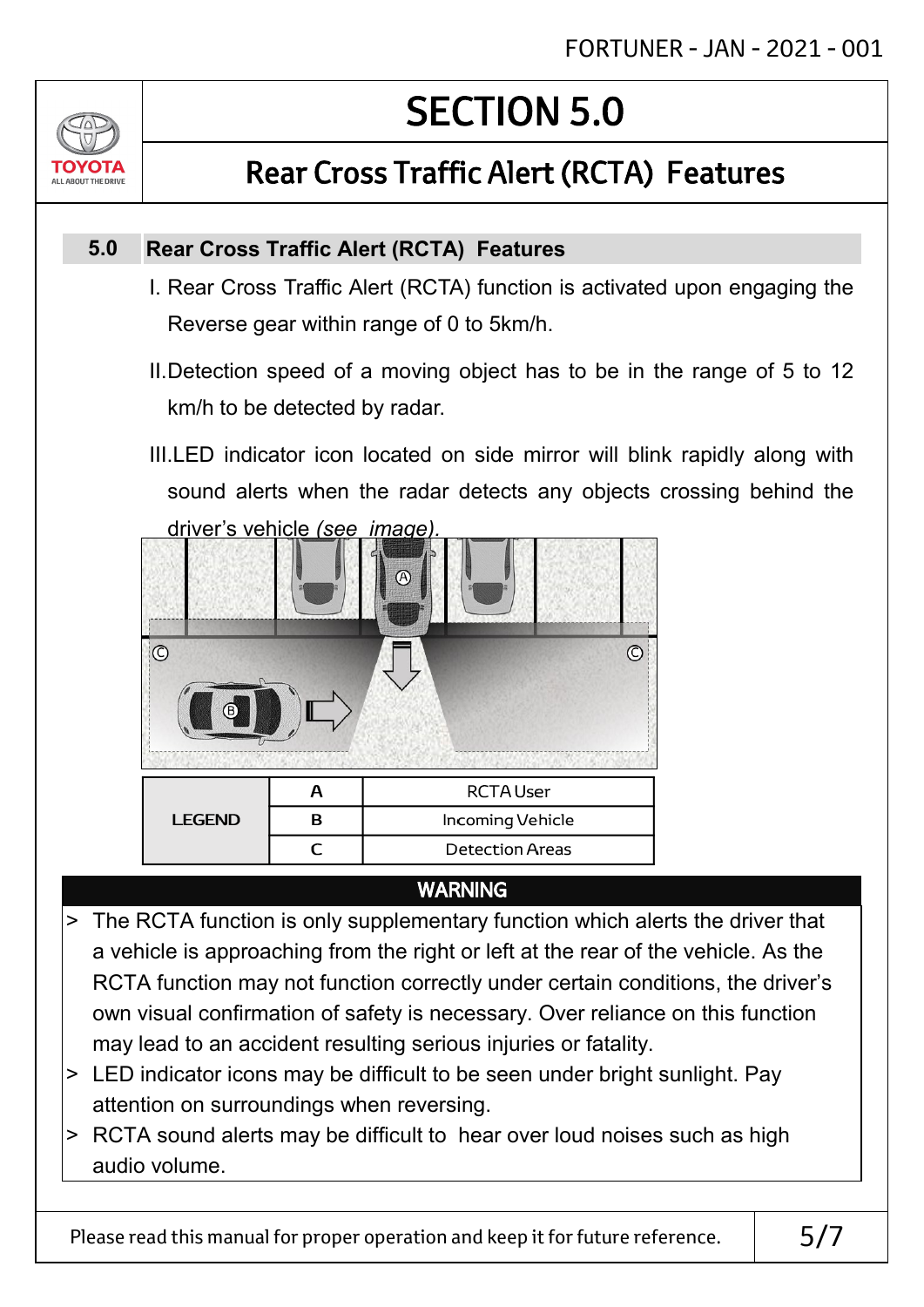# SECTION 6.0

### Precautionary for RCTA

#### **Conditions where RCTA may not detect 6.1**

 $\sqrt{2}$ 

OVOT. ALL ABOUT THE DRIVE

- Pedestrians, bicycles, small motorcycles or animals
- Vehicles approaching directly from behind.
- When vehicle approaching at high speed (more than 12km/h)
- When mud, stickers, etc. is covering the sensor or attached to the rear bumper.
- Guardrails, walls, road signs, parked vehicles, and similar stationary objects.
- Vehicles moving away from user's vehicle when gear was just engaged to Reverse (R).
- Vehicles approaching or backing up from the parking spaces next to user's vehicle.